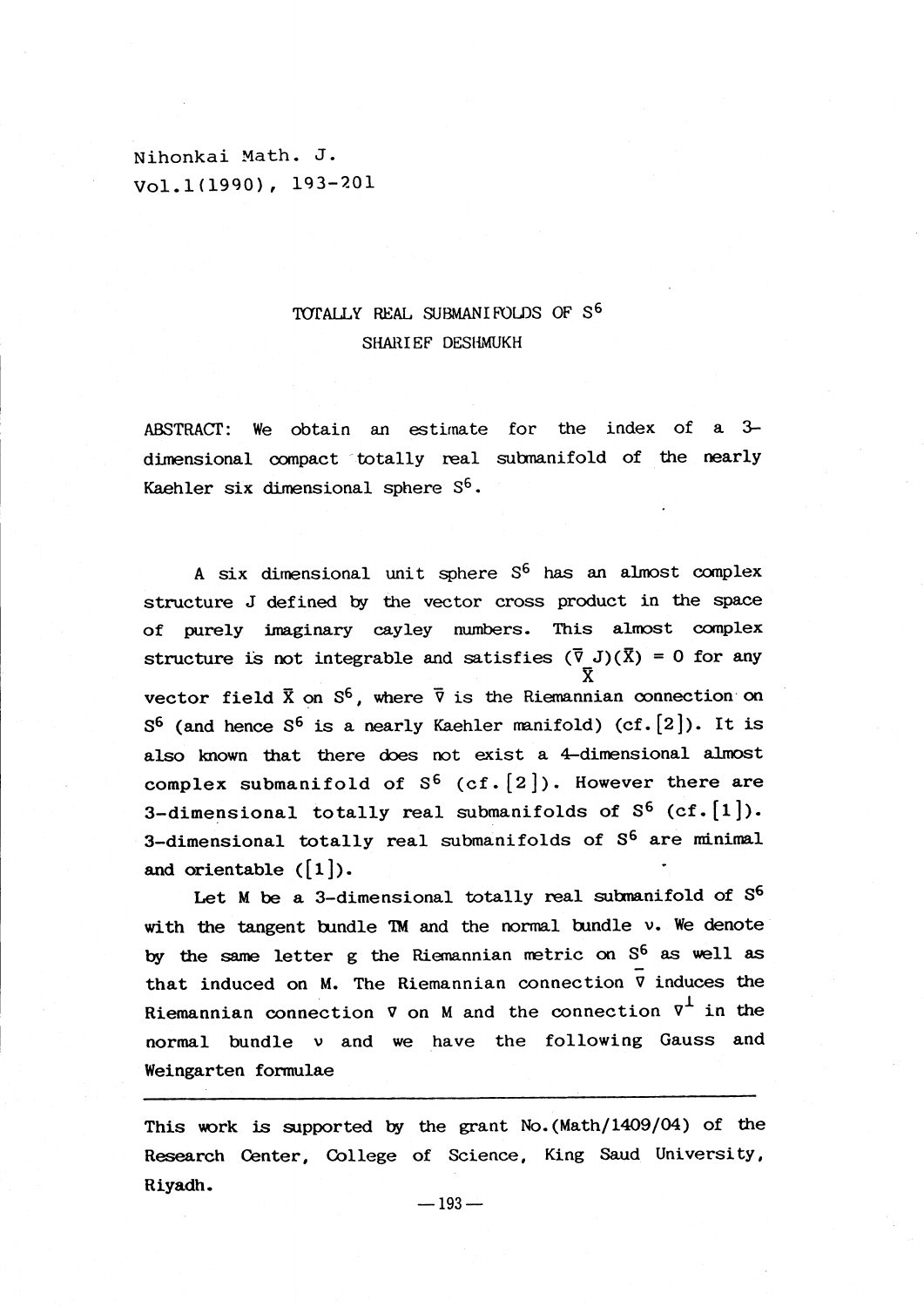(1) 
$$
\overline{v}_X Y = v_X Y + h(X,Y)
$$
  
 $\overline{v}_X N = -A_N X + v_X^{\perp} N$ , X,Y  $\epsilon_X(M)$ , New,

where h is the second fundamental form and the tangential component  $A_{N}X$  of  $-\overline{\nabla}_{X}N$  is related to the second fundamental form h by  $g(h(X, Y), N) = g(A_{N}X, Y)$ ,  $X, Y \in \chi(M)$ ,  $\chi(M)$  is the Liealgebra of smooth vector fields on M. Since M is totally real, for each normal vector field  $N$  there exists  $X\epsilon\chi(M)$  such that  $JX = N$ . Define a tensor field G of type  $(1,2)$  on  $S^{6}$  by  $G(X,Y)=(\overline{\nabla}_{\underline{\mathbf{y}}}J)(\overline{Y})$ ,  $\overline{X},\overline{Y}\in\chi(S^{6})$ . Then using (1) and  $(\overline{\nabla}_{\underline{\mathbf{J}}}J)(\overline{X})=0$ , it is easy to get the following  $(cf.[1])$ :

(2) 
$$
h(X,Y) = JA_{JY}X
$$
,  $\nabla_X^{\perp}JY = J\nabla_XY + G(X,Y)$ , and  $G(X,Y)\in V$ , for  $X,Y\in\chi(M)$ .

It is also observed that if  $\{e_{i}\} = \{e_{1}, e_{2}, e_{3}\}$  is an orthonormal basis of the tangent space  $T_{\text{p}}$ M of M at peM, then

$$
JG(e_2,e_2) = e_3, \ JG(e_2,e_3) = e_1, \ JG(e_3,e_1) = e_2.
$$

In the present note, we assume that 3-dimensional totally real submanifold M of  $S^{6}$  is without boundary and  $f:M+S^{6}$  is the totally real immersion. Let  $f_{t}$ be the normal variation of  $f$ induced from a normal vector field  $N \epsilon$  v. Then, since  $M$  is minimal, we have the following second variation formula  $(cf. [3]).$ 

$$
\alpha''(N) = \int\limits_{M} {\{\left\| {\bf{v}}^{\perp} N \right\|}^{2} - {\bar R}(N) - {\left\| {\bf{A}}_{N} \right\|}^{2} } dV,
$$

 $-194-$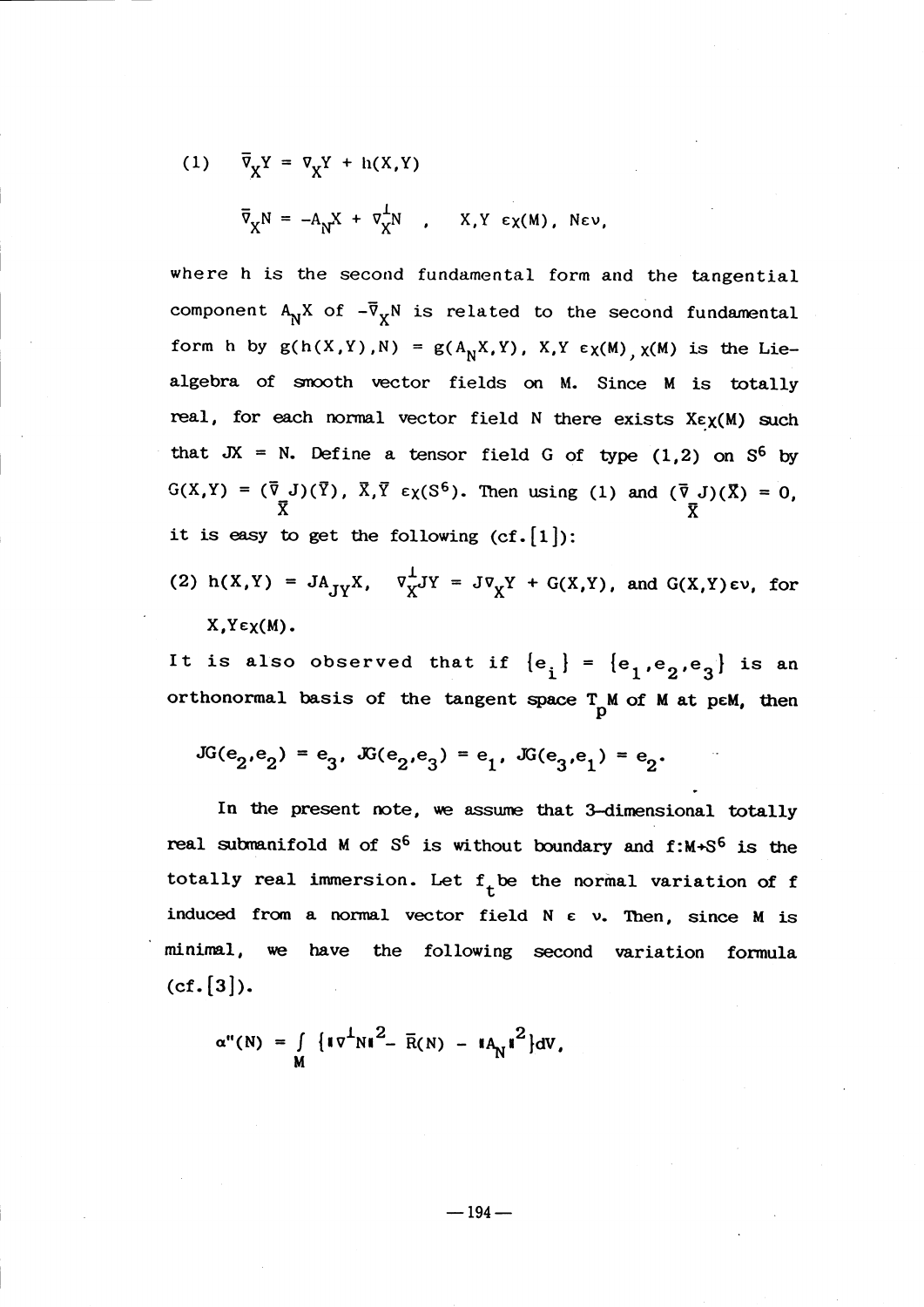3 where  $\overline{R}(N) = \begin{bmatrix} \overline{R}(N, e_{i}; e_{i},N) , & \overline{R} \end{bmatrix}$  being the curvature tensor  $1^{\equiv}1$ of  $S^{6}$  and  ${e_{i}}$  =  ${e_{1},e_{2},e_{3}}$  is any oriented orthonormal basis of  $T_{\text{N}}$  at any peM. It is well-known that every compact minimal submanifold without boundary in a sphere is not stable. In fact, J.Simons has proved the following

 $PROPOSITION: Let M be a compact closed m-dimensional$ minimal submanifold immersed in  $\texttt{S}^{\texttt{n}}$ . Then the index of M is greater than or equal to  $(n-m)$  and equality holds only when M is  $\texttt{S}^{\textsf{m}}$ . The nullity of M is greater than or equal to  $(\texttt{m+1})(\texttt{n-m})$ , and equality holds only when M is  ${\bf \mathsf{\scriptstyle{S}}}^{\mathsf{m}}.$ 

The object of the present note is to improve the above result in the special case where  $M$  is a 3-dimensional compact totally real submanifold of  $S^6$ . Namely, we shall prove the following

THEOREM. Let M be a 3-dimensional compact totally real submanifold of  $S^6$ . Then the index of M is greater-than or equal to  $3+b_{1}$ , where  $b_{1}$  is the first Betti number of. M.

In order to prove the above Theoren, we shall prepare a second variation formula for a 3-dimensional compact totally real submanifold. Let M be a 3-dimensional compact totally real submanifold of  $S^6$ . If R is the curvature tensor of  $M$ , from Gauss equation we have

 $R(X,Y;Z,W) = g(Y,Z)g(X,W) - g(X,Z)g(Y,W)$  $+g(h(Y,Z), h(X,W)) - g(h(X,Z), h(Y,W)),$ 

 $-195-$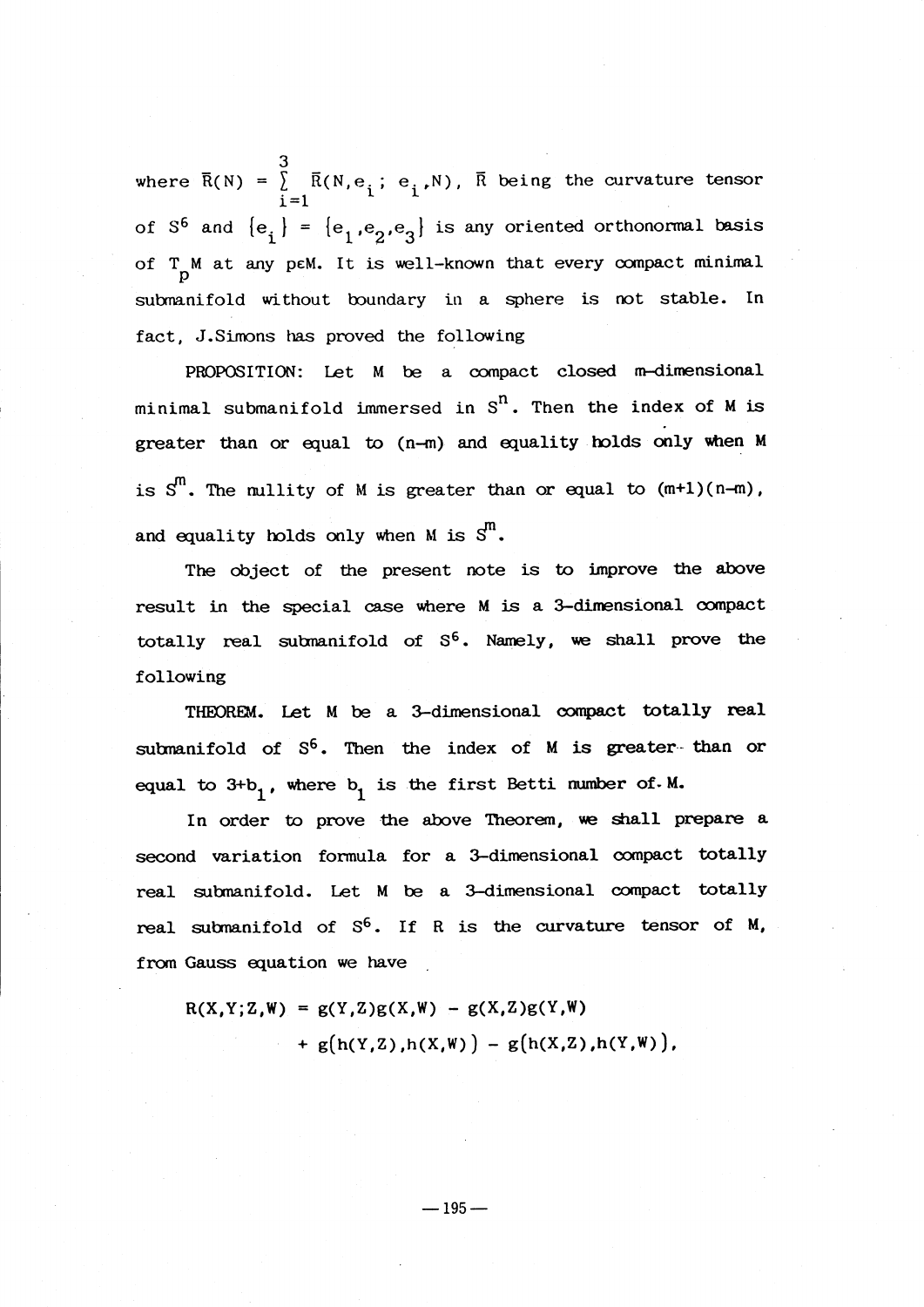from which using the minimality of M, we obtain the following expression for the Ricci tensor of M

Ric 
$$
(X,X) = 2||X||^2 - \sum_{i=1}^{3} ||h(X,e_i)||^2
$$
,

at each point peM, where  ${e_i}$  =  ${e_1, e_2, e_3}$  is an oriented orthonormal basis of  $T_{p}M$ . Using (2) in the above equation, we get for any  $X \in \chi(M)$ , that

(3) 
$$
- 1A_N t^2 = Ric (X,X) - 21Xt^2, N = JX.
$$

Now let  $\{X_{i}\}=\{X_{1},X_{2},X_{3}\}$  be the local orthonormal frame field on a neighborhood U of p such that  $X_{i}^{\equiv}e_{i}$ ,  $i=1,2,3$  and  $V_{e_{i}}X_{j}=0$  $(i,j=1,2,3)$  at p. For any  $X\in \chi(M)$ , we denote by  $\eta$  the dual 1-3 form to X. We may write  $X = \begin{bmatrix} a_{i}X_{i} & \text{on } U. \end{bmatrix}$  Then taking account of (1) and the definition of the tensor field  $G$ , we get

(4) 
$$
v_{e_j}^1 N = v_{e_j}^1 (JX)
$$
  
\n
$$
= \sum_{i=1}^3 v_{e_j}^1 (a_i JX_i)
$$
\n
$$
= \sum_{i=1}^3 (e_j.a_i)JX_i + G(e_j,X), (j=1,2,3)
$$

at p. By the direct calculation, we get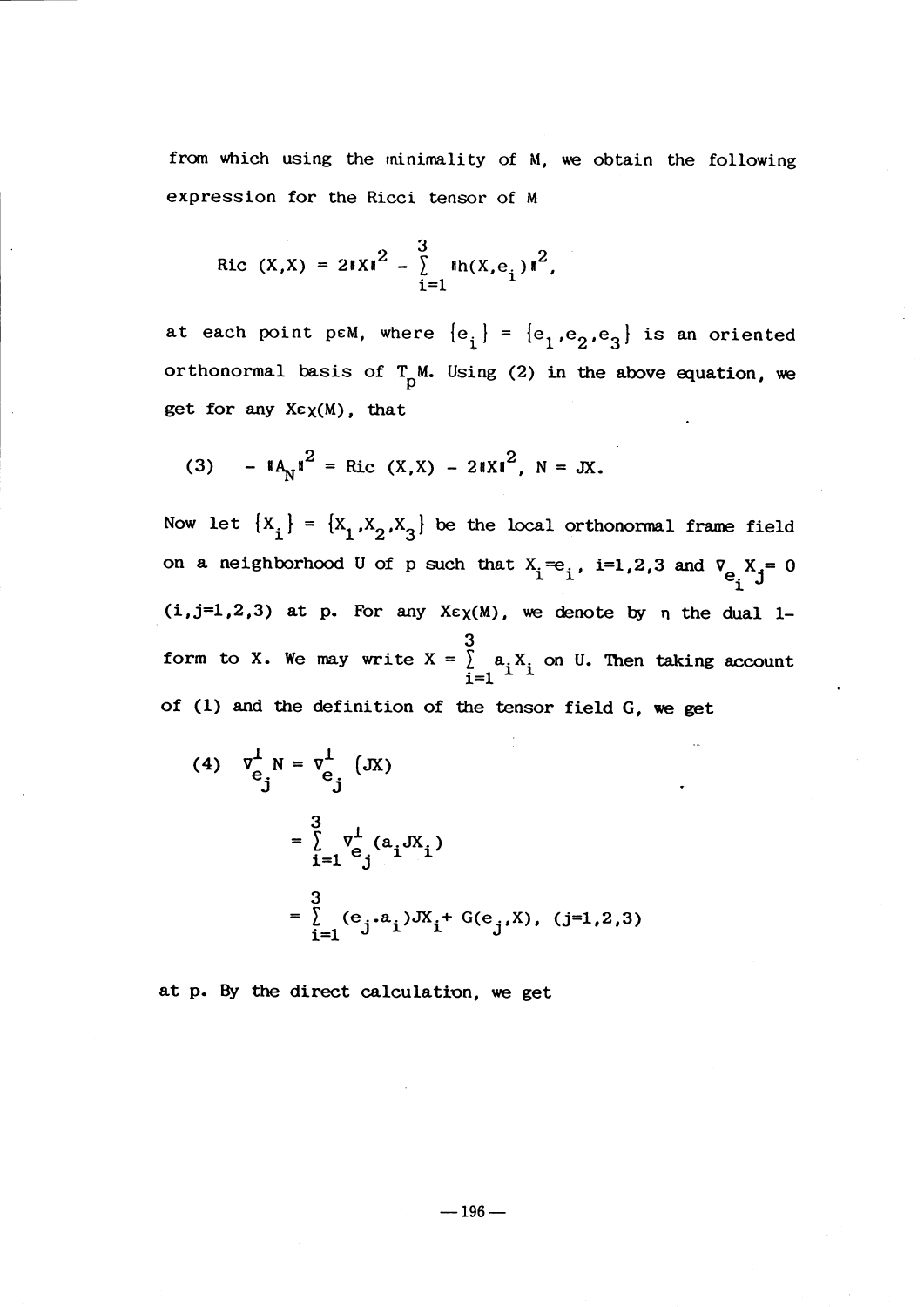(5) 
$$
2 \sum_{i,j=1}^{3} g(e_j a_i)Je_i
$$
,  $JG(e_j, X)$   
\n $= -2 \sum_{j=1}^{3} g(\nabla_{e_j} X, JG(e_j, X))$   
\n $= -2 \sum_{j,k=1}^{3} g(\nabla_{e_j} X, e_k) g(JG(e_j, X), e_k)$   
\n $= -2 \sum_{j,k=1}^{3} d_1(e_j, e_k) g(G(e_j, e_k), JX)$ 

at  $p.$  We define a smooth function  $F_{\overline{X}}$  on M by

(6) 
$$
F_X(p) = \int_{j,k=1}^{3} d\eta(e_j,e_k)g(G(e_j,e_k), JX), p \in M.
$$

Then by  $(4)$ ,  $(5)$ ,  $(6)$ , we get

(7) 
$$
\|\nabla^{\perp}N\|^2 = \|\nabla^{\perp}JX\|^2 = \|\nabla X\|^2 + 2\|X\|^2 - F_X
$$

Using the expression for the curvature tensor  $\mathbf{\bar{R}}$  of  $\mathbf{S^{6}}$ , we get  $\overline{R}(N) = 31Xl^2$ . Hence, using (3) and (7), the formula for the second variation becomes

(8) 
$$
\alpha''(X) = \alpha''(JX) = \int_{M} {\{\|\nabla X\|^2 + \text{Ric}(X,X) - \mathbf{F}_X - 3\|X\|^2\}}dV.
$$

On one hand, computing the divergence of the vector field  $W = \nabla_{X}X + (divX)X$  (where divX is the divergence of X), and using  $\int_{M}$  (divW)dV = 0, we obtain (cf. [4])

 $-197-$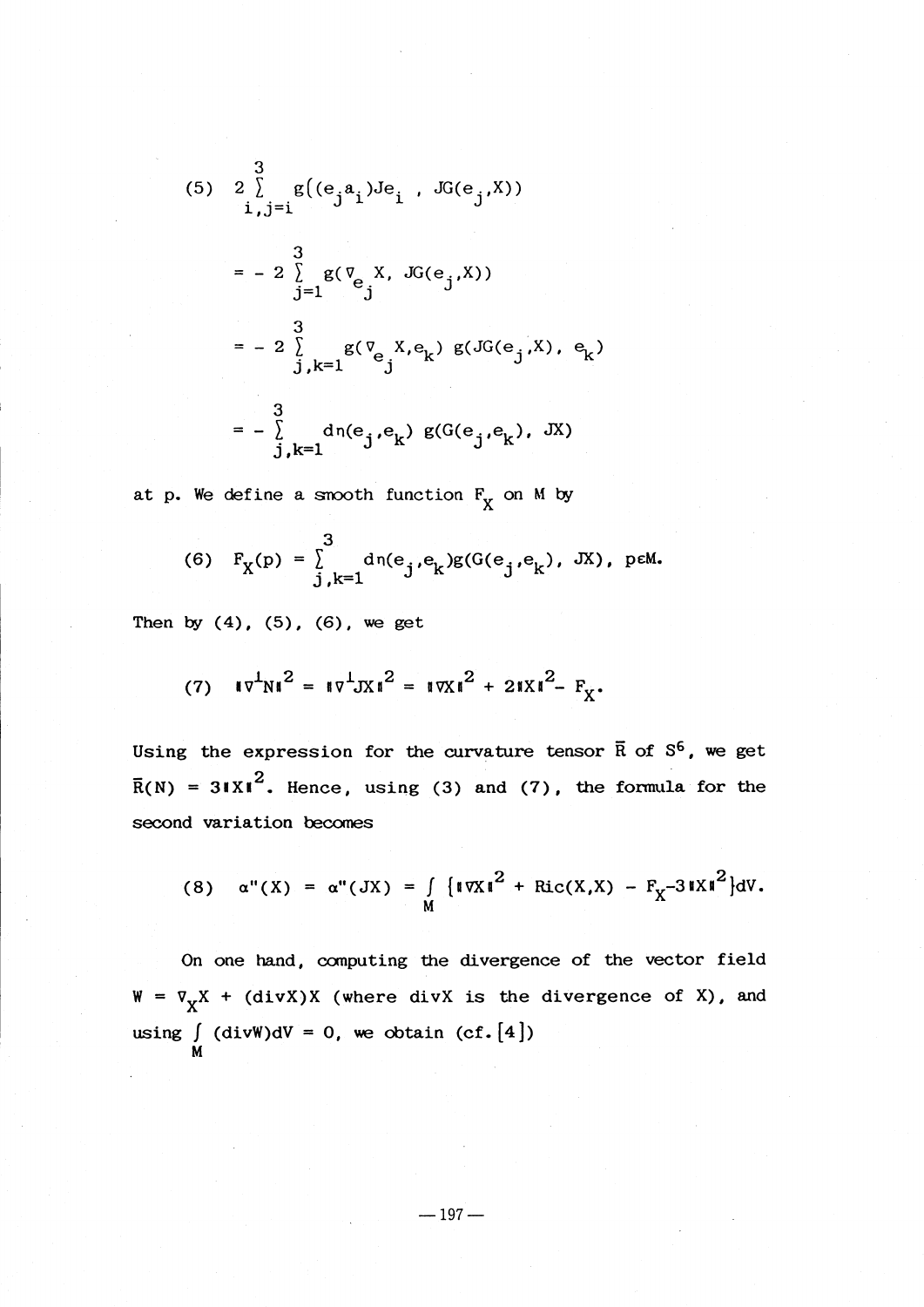(9) 
$$
\int_{M} \{ ||\nabla X||^{2} + Ric(X,X) - \frac{1}{2} ||\nabla \ln u|^{2} - (\delta \eta)^{2} \} dV = 0.
$$

From  $(8)$  and  $(9)$ , we then obtain

(10) 
$$
\alpha''(X) = \alpha''(JX) = \int_{M} \left\{ \frac{1}{2} \operatorname{Id} \pi I^{2} + (\delta \pi)^{2} - F_{X} - 3 \operatorname{d} X I^{2} \right\} dV
$$
,

for any  $X \in \chi(M)$ , where  $\eta$  is the 1-form dual to X.

Now we are in a crucial position of the proof of the Theorem. We recall the proof of the proposition by J.Simons. We adopt the same notational convention as in the proof. We denote by  $2$  the induced vector field on  $S^{6}$  induced by a constant vector field on a 7-dimensional Euclidean space  $R^{7}$ . Restricting  $2$  to  $M$ , and projecting onto normal and tangential components, gives cross sections  $z^{N}$  and  $z^{T}$  in  $\nu$  and TM respectively. Then we get  $(cf. [3]$ , p.85)

(11) 
$$
\nabla_X^{\perp} Z^N = -h(X, Z^T),
$$

for any tangent vector  $X \in T_M$ , peM. Then we have

$$
\alpha''(Z^N) = -3 \int\limits_M rZ^N r^2 dv
$$

(cf.  $[3]$ , Lemma 5.1.4, p.86). Hence we see that the index of M is greater than or equal to  $6-3=3$ . It is easily observed that the 1-form dual to the vector field  $JZ^{N}\epsilon_{X}(M)$  is harmonic if and only if

(12) 
$$
\sum_{i=1}^{3} g(\overline{v}_{e_i}(JZ^N), e_i) = 0, (i=1,2,3),
$$

and

(13) 
$$
g(\mathbf{v}_{e_i}(\mathbf{J}\mathbf{Z}^N), e_j) - g(\mathbf{v}_{e_j}(\mathbf{J}\mathbf{Z}^N), e_i) = 0
$$
  
-198-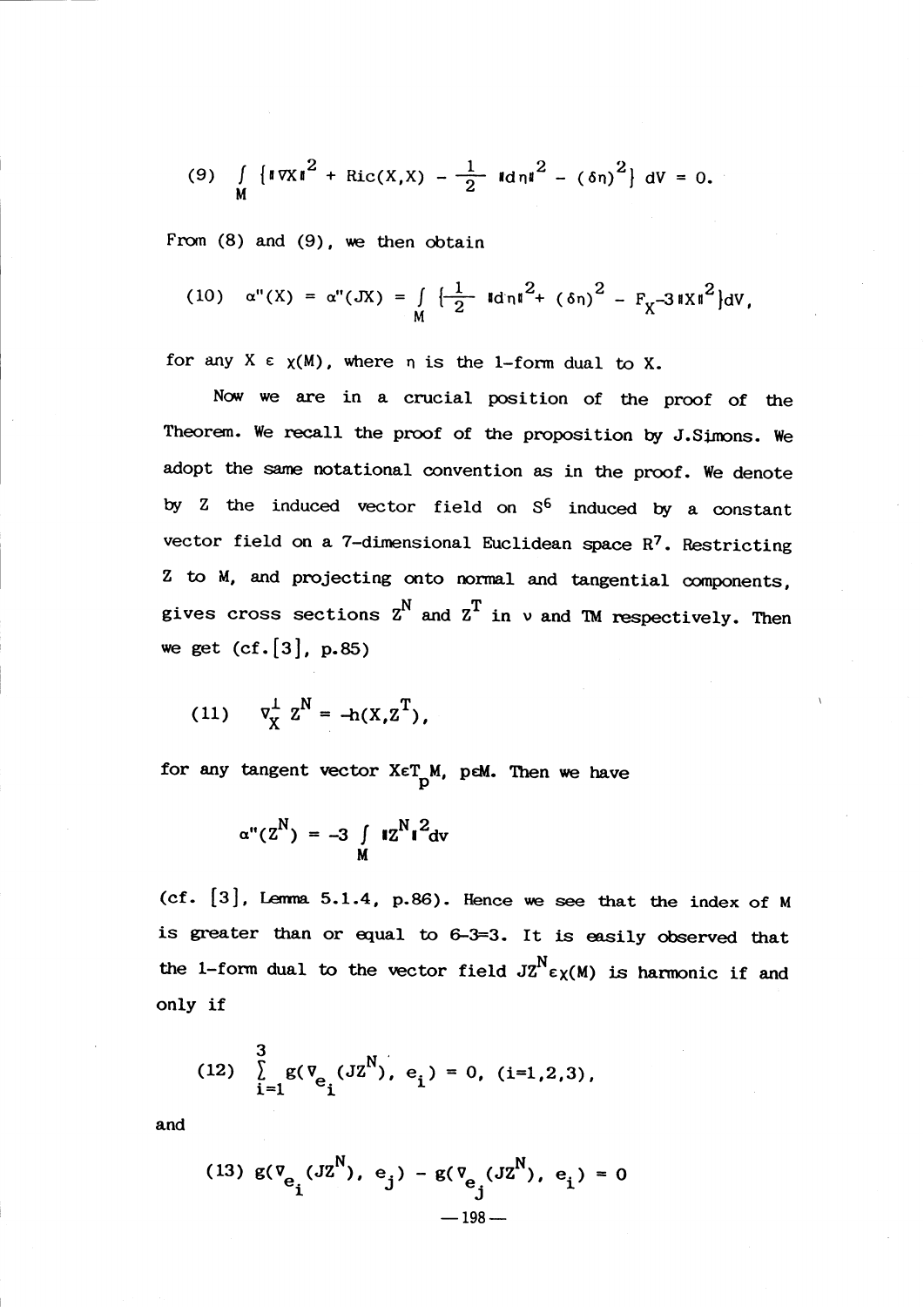$(i, j=1,2,3)$  at each point peM.

First we show that  $(12)$  holds. Since M is minimal, by  $(2)$ and (11), we get

$$
\sum_{i=1}^{3} g(\nabla_{e_i} (JZ^N), e_i)
$$
\n
$$
= \sum_{i=1}^{3} g(\overline{v}_{e_i} (JZ^N), e_i)
$$
\n
$$
= \sum_{i=1}^{3} g(G(e_i, Z^N) + J\overline{v}_{e_i} Z^N, e_i)
$$
\n
$$
= - \sum_{i=1}^{3} g(\overline{v}_{ei} Z^N, Je_i)
$$
\n
$$
= \sum_{i=1}^{3} g(h(e_i, Z^T), Je_i)
$$
\n
$$
= \sum_{i=1}^{3} g(JA_{JZ}^T e_i, Je_i)
$$
\n
$$
= \sum_{i=1}^{3} g(A_{JZ}^T e_i, e_i)
$$
\n
$$
= \sum_{i=1}^{3} g(h(e_i, e_i), JZ^T) = 0
$$

at  $p \in M$ . Thus it follows that (12) holds. Next by (2) and  $(11)$ , we get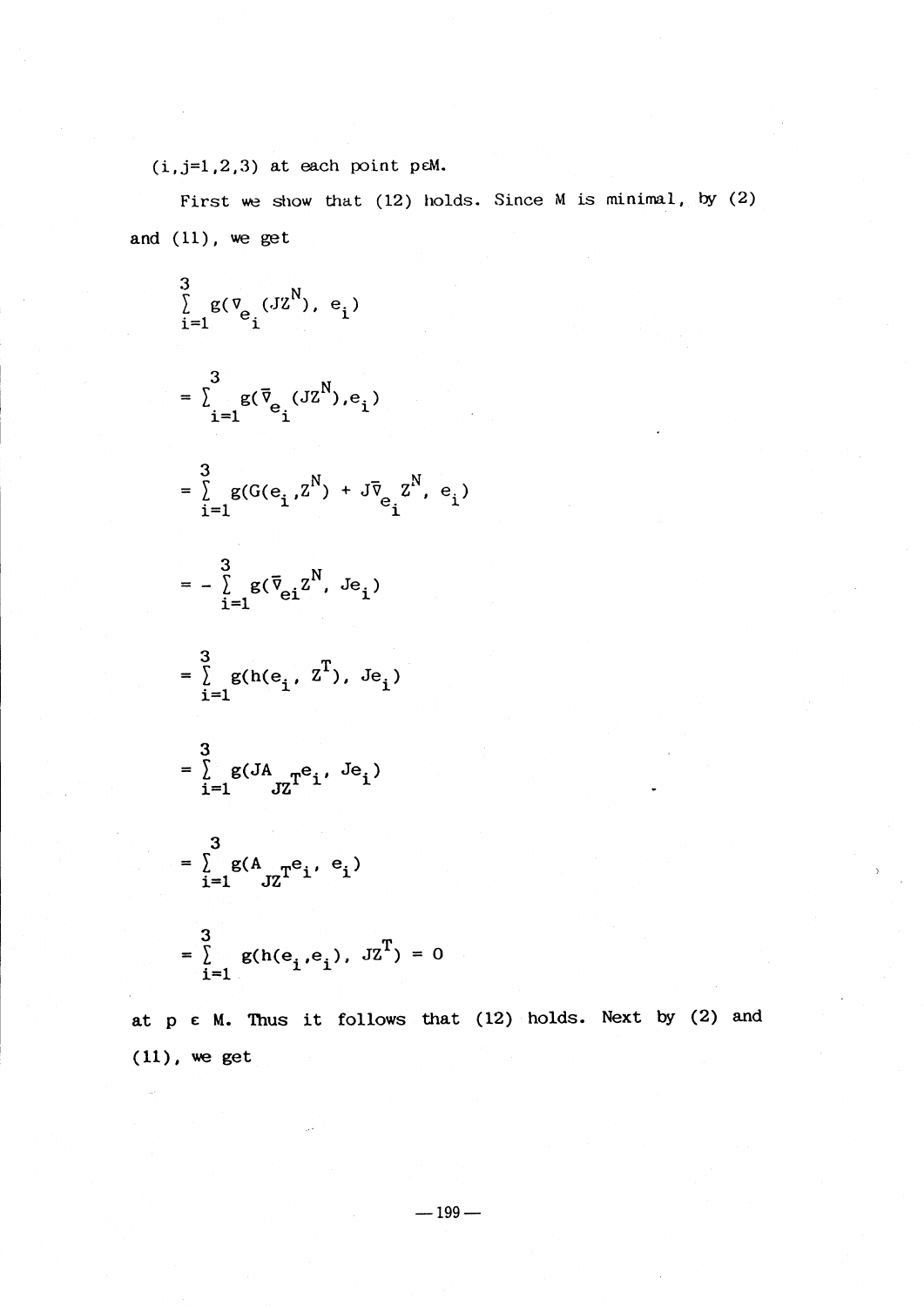$$
g(\nabla_{e_i}(JZ^N), e_j) - g(\nabla_{e_j}(JZ^N), e_i)
$$
\n
$$
= g(\bar{v}_{e_i}(JZ^N), e_j) - g(\bar{v}_{e_j}(JZ^N), e_i)
$$
\n
$$
= -2g(G(e_i, e_j), Z^N) + g(J\bar{v}_{e_i}Z^N, e_j) - g(J\bar{v}_{e_j}Z^N, e_i)
$$
\n
$$
= -2g(G(e_i, e_j), Z^N) + g(h(e_i, Z^T), Je_j) - g(h(e_j, Z^T), Je_i)
$$
\n
$$
= -2g(G(e_i, e_j), Z^N) + g(JA_{JZ}T e_i, Je_j) - g(JA_{JZ}Te_j, Je_i)
$$
\n
$$
= -2g(G(e_i, e_j), Z^N) + g(h(e_i, e_j), JZ^T) - g(h(e_i, e_j), JZ^T)
$$
\n
$$
= -2g(G(e_i, e_j), Z^N), (i, j=1, 2, 3), at p \in M.
$$

Thus (13) holds if and only if  $z^{N}=0$ . Hence the 1-form dual to the vector field  $JZ^{N}\epsilon_{X}(M)$  is hannonic if and only if  $Z^{N}\neq 0$  along M. We assume that the first Betti number  $b_{1}$  of M is greater than or equal to 1. Let  $\eta^{\prime}$  be a non-zero harmonic 1-form on M and  $X' \epsilon \chi(M)$  be the vector field dual to the 1-form  $\eta^{\prime}$ . Then since  $\text{dn}'=0$ ,  $\text{dn}'=0$ , for  $\text{N}'=\text{JX}'$ , from (10), we have

$$
\alpha^{''}(N') = \alpha^{''}(JX') = -3 \int_{M} \mathbf{i} X' \mathbf{i}^{2} dV < 0.
$$

Summing up the above arguments, we have the Theorem.